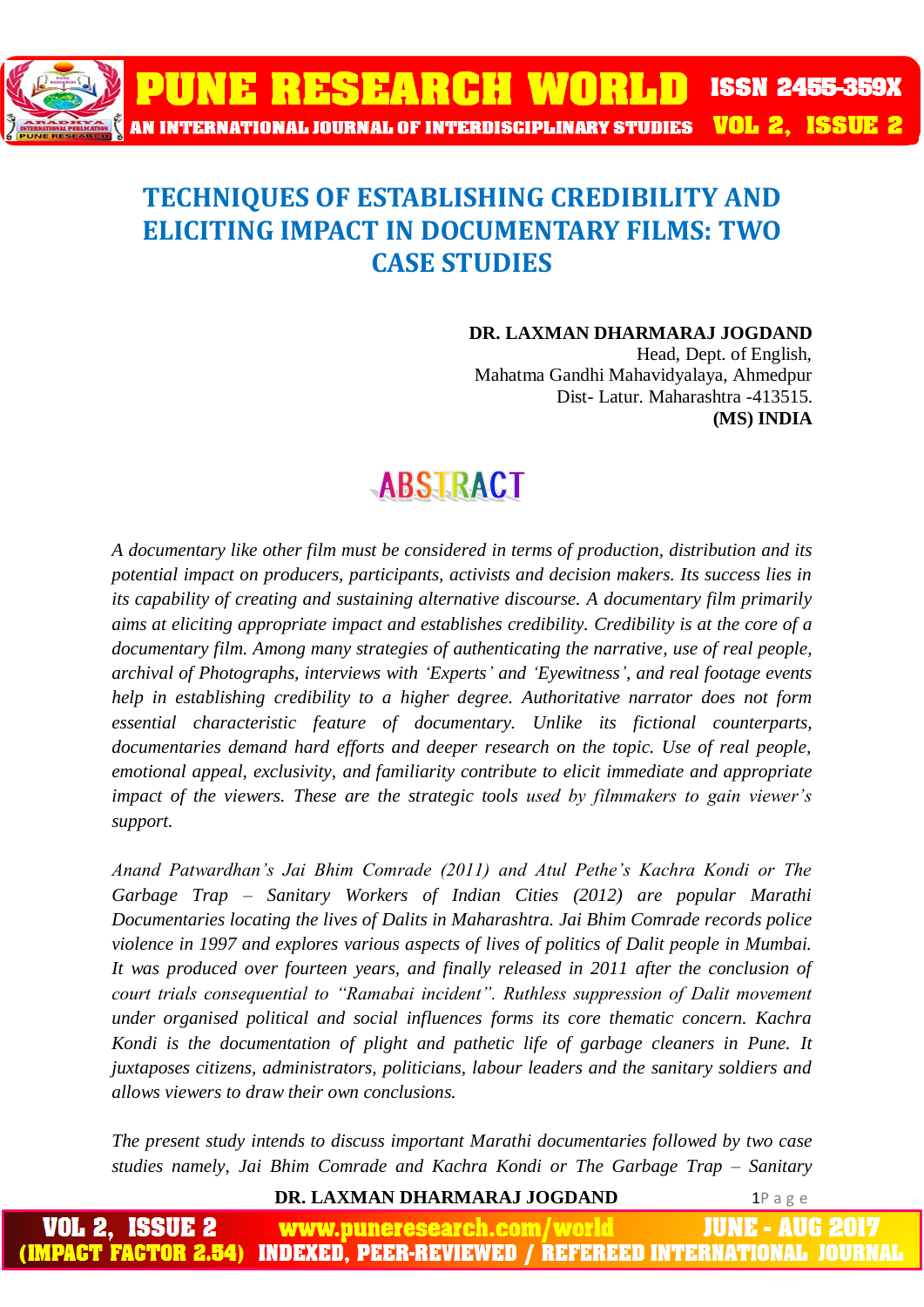

*Workers of Indian Cities in terms of techniques of establishing credibility and eliciting impact.*

*Key Words: Visual impact, Credibility, Documentary technique, Dalit, Politics*

# **INTRODUCTION**

Every work of art is weaved around a purpose which serves as a medium to motivate its form. Visual media with its mesmerising power to capture the attention of the world has been proliferating into wider range of forms to show its potential capability to expand into a huge world of factual and fictional stories. One of the growing forms that have been used for specific purpose of creating an alternate discourse is documentary film. Documentary is a record of an event or a series of events in visual form to present a point of view countering or complimenting established points of view in the contemporary world. It is often compared with fictional visual narratives which are fictional stories, often total fantasy, primarily aiming at entertainment of viewers and eying the box office. Character development becomes an essential characteristic feature of fictional visual narrative whereas documentary films are often informative and intend to confront people with reality. They are nonfiction films without additional dramatic flavour in which action leads the way.

Documentaries along with their fictional counterparts are bound to gain maturity with the passage of time. Innovative efforts in filmmaking consequently resulted into abandonment of Aristotelian notion of art and of defining and interpreting it. Nonetheless, the basic principles of genre remain unaffected throughout the timeline. Feature film and documentaries are undoubtedly part of film making but differ in style, content and audience. Documentaries can deal with social, political and economic issues or even with persons, places or things. Discovery and surprise is key feature of a documentary in production. Cieply writes:

> *Documentary films, like government programs, generally target a national audience, aim to serve a social purpose, and often do not provide a return on their investment. Participant Media, the most visible and arguably most successful documentary production company in the film industry, made recent headlines for its difficulty in making a profit during its seven-year history.*

Documentary film has been used as a tool for promoting social change throughout its history. They are often used to promote an alternative point of view. The success of a documentary lies both in its technique and its overall impact on the viewer. Indian documentaries are known for their genuine efforts to confront people with bitter realities of life and have been serving as the eye opener. Though the success of a nonfiction film lies in its credibility, it is not the sole purpose of documentary. A documentary is made with a specific purpose of making some desired impact on the viewer so that an alternate discourse could be formed and

#### **DR. LAXMAN DHARMARAJ JOGDAND** 2P a g e

JUNE - AUG 2 ISSUE 2 www.puneresearch.com/world IMPACT FACTOR 2.54) **INDEXED. PEER-REVIEWED / REFEREED INTERNATIONAL JOU**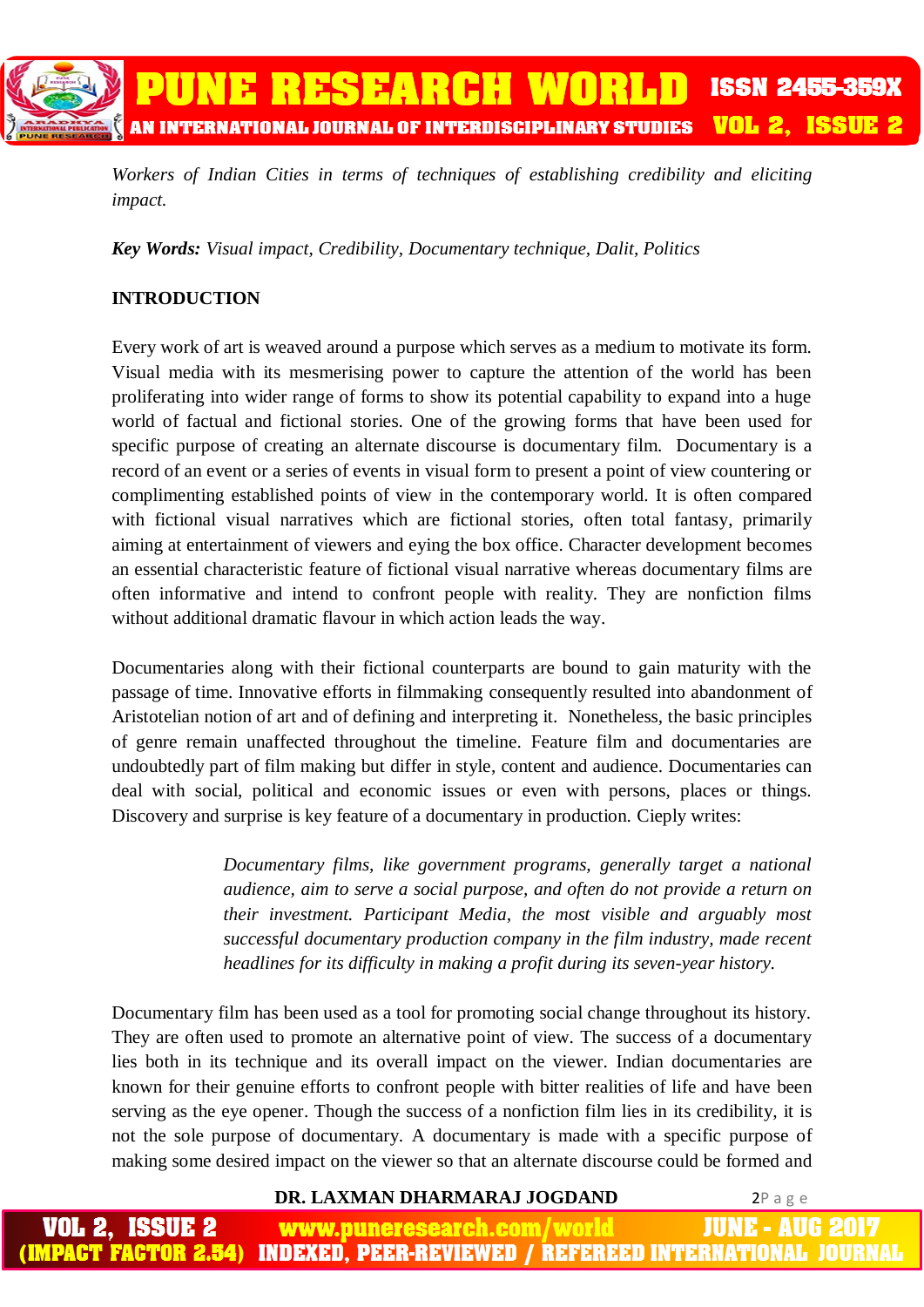

propagated. This can be achieved with the help of techniques like credibility and impact which are essential to a documentary film. A "coalition model" for the assessment of documentary films with regards to political impact, developed by David Whiteman of the University of South Carolina was expanded by Amma Marfo, University of Rhode Island to assess its impact on all levels demands that:

- 1. It must conceptualize films as part of a larger process that incorporates both production and distribution;
- 2. It must consider the full range of potential impacts on producers, participants, activist organizations, and decision makers; and
- 3. It must consider the role of films in the efforts of social movements to create and sustain alternative spheres of public discourse." (3).

Marathi Documentaries gained wide popularity due to genuine efforts of people like Anand Patwardhan and Atul Pethe who have been working to serve the purpose of confronting people with bitter realities of life and to establish an alternate discourse of the voice of oppressed through their works. It becomes essential then to discuss techniques used by directors to establish credibility and to elicit impact. This paper discuss the techniques used in two documentaries viz. *Jay Bhim Comrade* and *Kachra Kondi* or *The Garbage Trap: Sanitary Workers of Indian Cities* in relation to issues dealt with and techniques used to make a powerful impact on the viewer.

# **Case Study 1***: Jai Bhim Comrade*

Based on the atrocities of caste and a tradition of reason *Jay Bhim Comrade* is a social change documentary of 199 minutes, edited, produced, and directed by Anand Patwardhan. The film begins with police violence led by CRPF sub-inspector, Manohar Kadam in Ramabai colony, Mumbai on 11 July, 1997 which killed 10 protestors and injured 26. Produced over fourteen years, and finally released in 2011 after the conclusion of court trials following Ramabai colony incident, the film explores various aspects of Dalit lives. The film was praised nationally and internationally and won several awards like, *Ram Bahadur Grand Prize*, Film South Asia, Kathmandu, Nepal, 2011, *Best Film/Video*, Mumbai International Film Festival, India, 2012, *Firebird Award for Best documentary*, Hong Kong International Film Festival, 2012, *Special Jury Prize*, National Film Awards, India, 2012 and *Bartok Prize*, Jean Rouch Film International Film Festival, 2012.

Initially, the film describes Caste system and oppression of Dalit community highlighted by the songs of Dalit poet and activist, *Shahir Vilas Ghogre* who hanged himself after the Raamabai Killings. It was argued that the violence was motivated by caste-based prejudices,

**DR. LAXMAN DHARMARAJ JOGDAND** 3P a g e

**www.puneresearch.com/** IUNE - AUG ACT FACTOR 2.54) INDEXED. PEER-REVIEWED / REFEREED INTERNATIONAL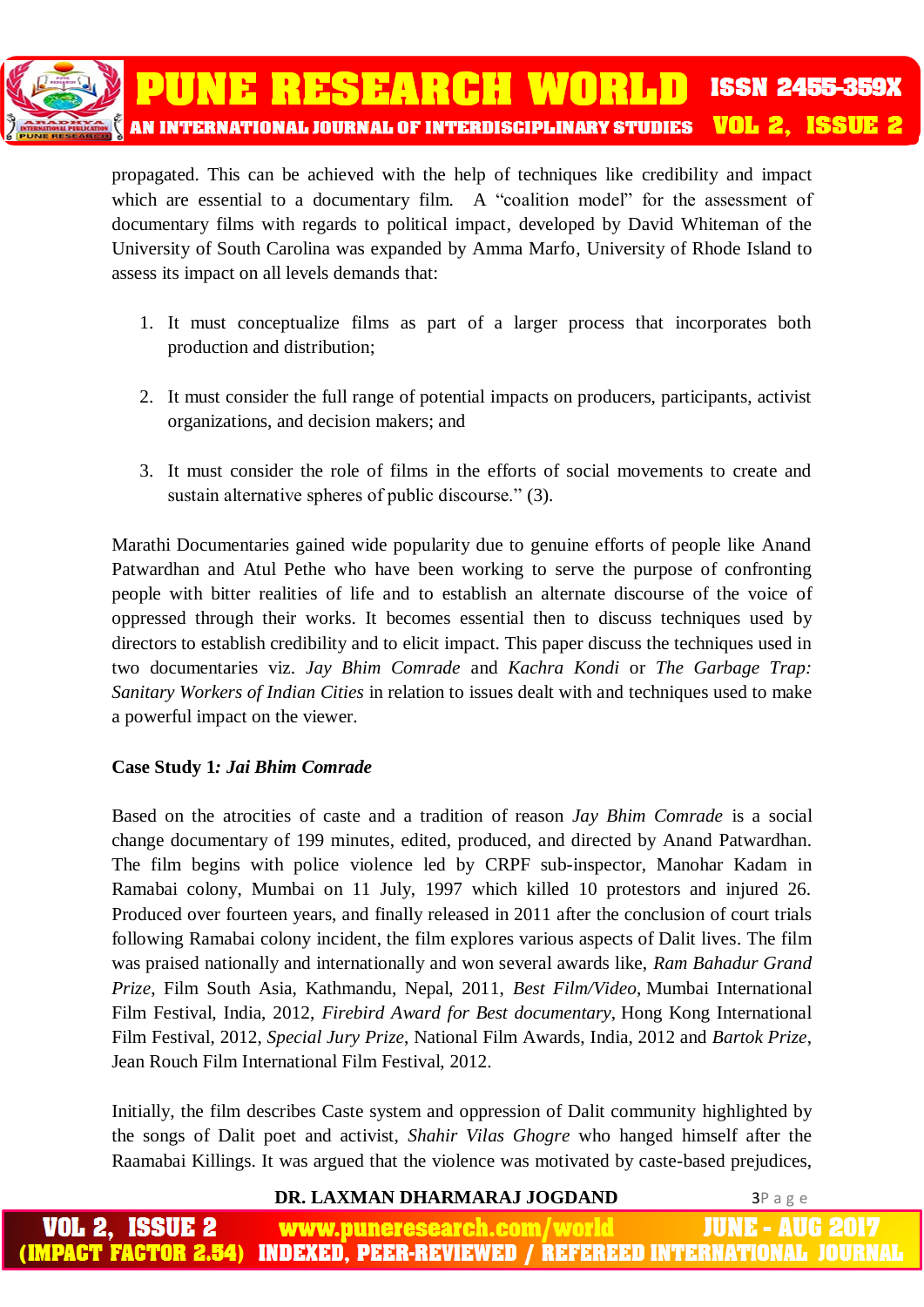as the leader of the police team stood accused of several cases of mistreatment of Dalit people. The second part of the film deals with *Kabir Kala Manch*, a troupe of singers and its activities to raise awareness through their musical performances. The film elaborates the initial successes of the troupe during the protests and then goes on to describe *Khairlanji*  massacre in 2006 and its consequences. Ideologically, the group was a mixture of that of Ambedkar's thoughts fused with left-wing ideology. However, the group was soon branded as *Naxalite* and targeted by the Anti-terrorist squad. Several members of the group had to go underground, while others were arrested. The film ends with interviews with the mothers of two of the members of *Kabir Kala Manch*.

# *Jai Bhim Comrade* **and Techniques of Impact**

# *Use of Real People:*

*Anand Patwarhan*, editor, producer and director of the film and *Vilas Ghogre*, one of the Dalit singers, popularly known as *Shahir Vilas Ghogre*, who could not withstand human insensibilities and committed suicide after Ramabai Killings, were friends. The film is also believed to be a tribute to Vilas Ghogre for his exemplary after Ramabai Killings in Mumbai. The characters used in the film are real and not being orchestrated or choreographed. It is true in case of all the characters: characters that hail from Dalit community as well as characters that hail from the upper castes. Some of the upper caste male and female characters are interviewed in the film to understand their point of view and to assess the base of their pint of view to judge its validity on rational grounds. There is no deliberate attempt to develop the characters at any point in the film. Only character that seems to develop in the film is that of Bhai Singare, a left-wing activist, who appears trough his fiery speeches every now and then confronting people with bitter realities of life. There is no deliberate attempt to force a story. Bhai Singare's death remains a mystery to the director of the film as well as for the viewers though some of the eye witnesses speak of it as a planned murder in the rally. No characters are created, they are all real characters either involved in the protest, bystanders or the members of Kabir Kala Manch or their close relatives.

# *Titles to Establish Setting:*

Titles form one of the important techniques of impact in this film. The CD/DVD of the film is inscribed with the titles "atrocity of caste, a tradition of reason, a song that will be sung forever" which itself becomes a significant message. Titles are used many a times to provide technical information of the video footage of a particular incident. Titles appear every now and then to establish the setting of the scene in the footage. Identification of the singers and speakers in the video can also be done with the help of titles appearing on the screen. Titles are extremely helpful throughout the film. The title message that appears at the beginning provides historical information about the condition of Dalits.

#### **DR. LAXMAN DHARMARAJ JOGDAND** 4P a g e

JUNE - AUG **www.puneresearch.com/ IMPACT FACTOR 2.54) INDEXED. PEER-REVIEWED / REFEREED INTERNATIONAL**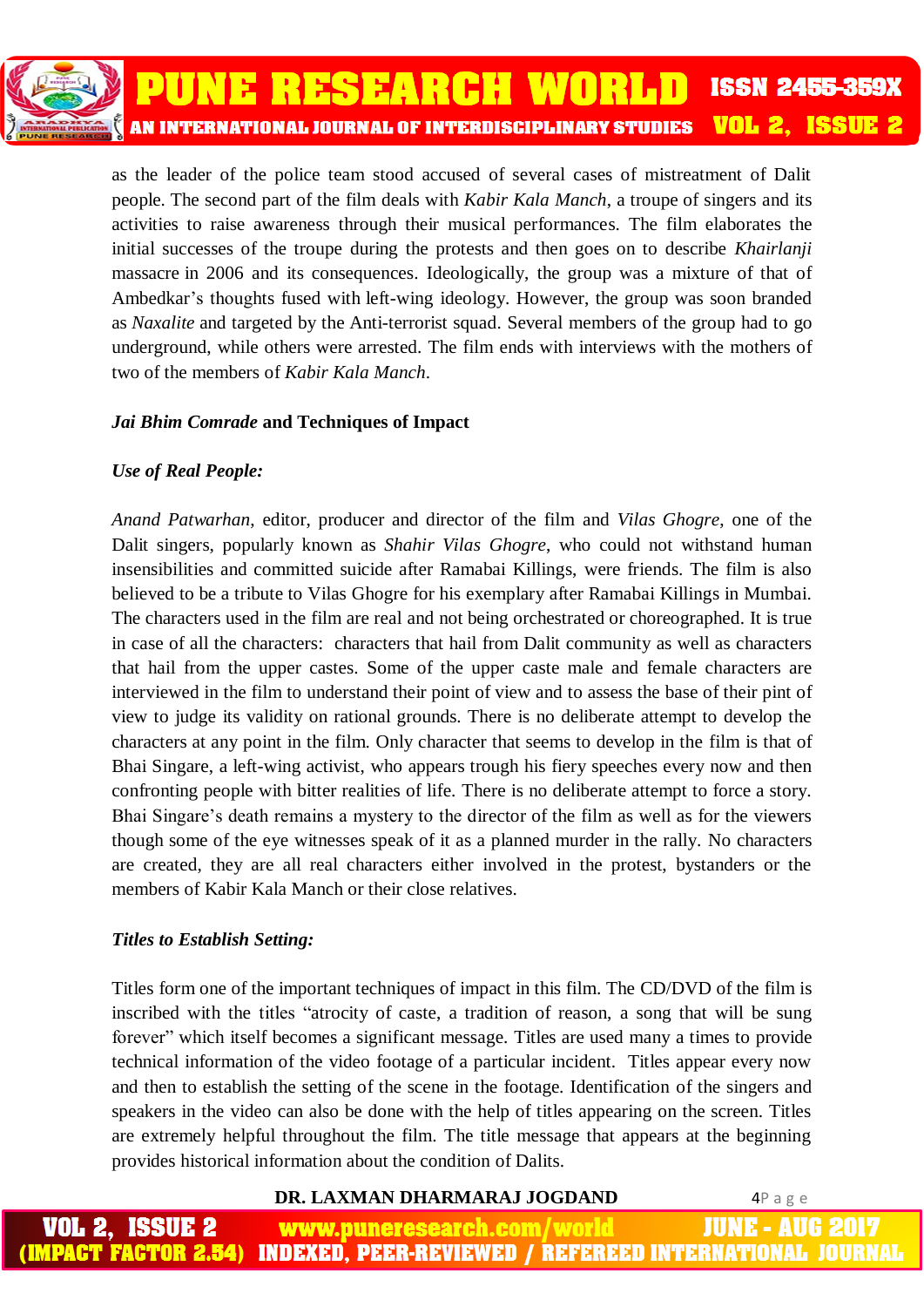*Hazaro saal Purani varna vyavastha ne is samaj ko Brahman, Kshatriya, Vaish aur Shudra me Banta jinse neech kaam karaye gaye unhe 'achuut' maana gaya. 1950 me Aazad Bharat ke sanwidhan ne nyay aur bhayichareki buniyaad rakhi. Jaatibhed gairkanuni ghoshit hua.* 

This clarifies the condition and cause of these events to viewers*.* Intensity of the atrocities and sincerity of Dalit activists to establish tradition of reason is located through the titles. Titles play a significant role in the film as the film intends to create social awareness against the atrocious caste tradition and inhuman sufferings Dalit people have to undergo especially, in Maharashtra.

# *Establishment of Stories:*

There is a deliberate attempt to establish stories in the film. The film locates Dalits in the ancient period with the help of title message followed by constitutional commitment of upliftment of oppressed and focus political hostilities to cope with constitutional provision of their betterment. In fact, it establishes government and other political parties and their hostilities to be responsible for sufferings and injustice to Dalits.

Though the film depicts condition of Dalits from Raamabai incident to suppression of Kabir Kaala Manch as a single story, there are multiple episodes woven in one thread. The title *Jay Bhim Comrade* suggests Ambedkarite tradition of thoughts and fuses it with left-wing ideology though the difference between them is contrastively pointed out by the end of first part. Left wing ideology argued that caste system would automatically vanish with the demolition of class system and that caste is the problem posed by super structure while Dr. Babasaheb Ambedkar thought that caste system lies at the bottom of oppression of downtrodden people in India. Titles help to establish the settings as well as the story in the film. Titles, paper cuttings, video footages and interviews are artistically woven to establish the story. "*Jai Bhim Comrade* is an incredibly important work that brings to attention a broad culture of atrocious oppression, dismantling entirely any argument that caste-discrimination is a thing of the past". (Turner Matt)

# *Emotional Appeal:*

The documentary makes an indirect emotional appeal to viewers through a series of incidents presented with the help of titles, paper cuttings and interviews of eye witnesses and relatives of Dalits involved in the movement. The emotional appeal comes through sufferings presented in the film. It appeals to both, Dalits and caste people as well. This is also an appeal to political leaders and concerned officers to look at the marginalised Dalits in a sympathetic way so that they can be mainstreamed. Sometimes, the film contradicts its aim of appealing

#### **DR. LAXMAN DHARMARAJ JOGDAND** 5P a g e

IUNE - AUG www.puneresearch.com/world PACT FACTOR 2.54) INDEXED. PEER-REVIEWED / REFEREED INTERNATIONAL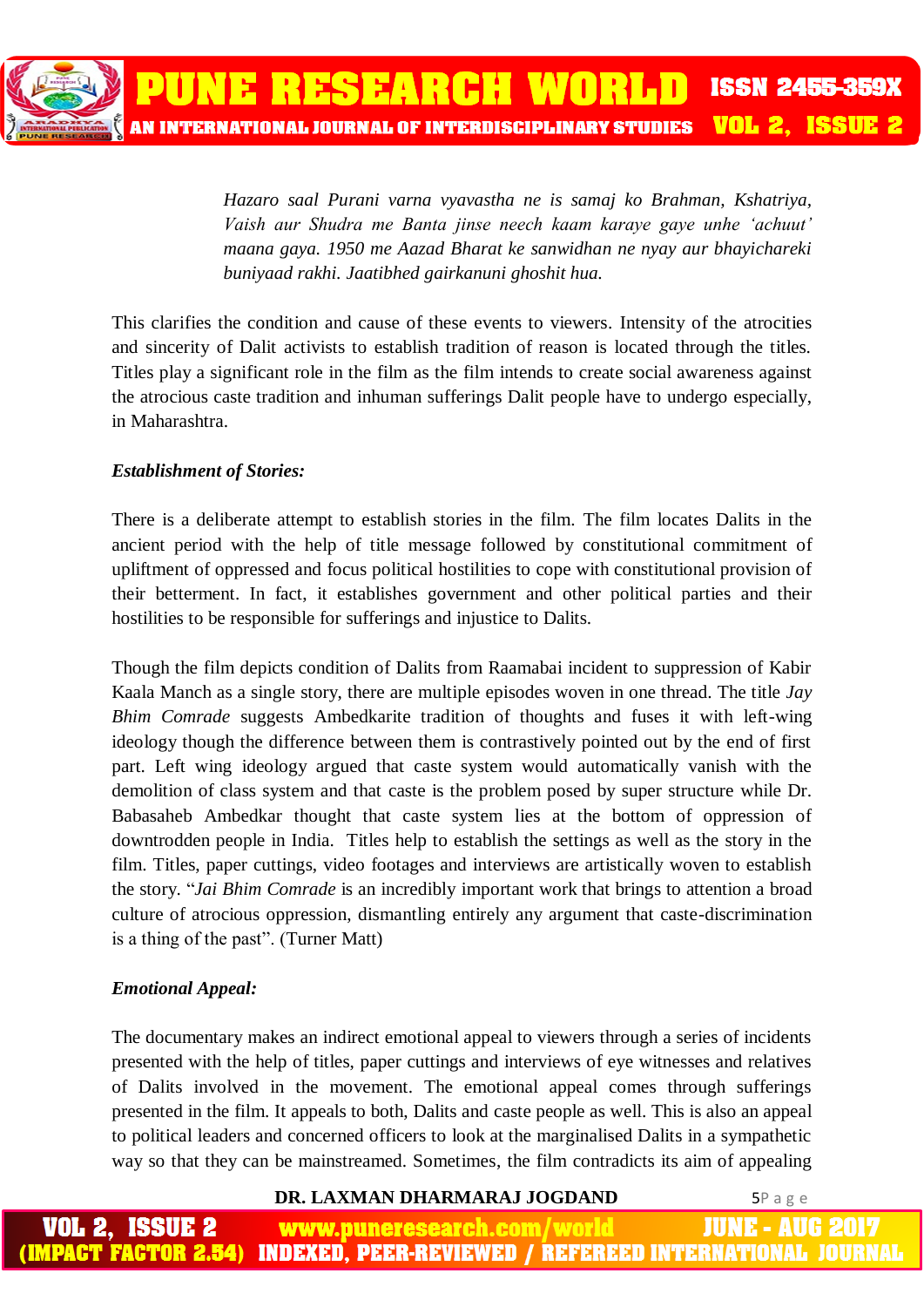

emotionally to high caste people because some of the recordings of Bhai Singare's speeches are so radical that caste people may feel hurt. However, these video clips are required to portray the nature of movement launched by left wing leaders hand in hand with Dalit activists.

# *Exclusivity:*

There is a real footage of Raamabai colony killings accidently captured in the camera by Ravi Shinde, the owner of the petrol pump in Ramabai colony. There are several other video recordings like Gundewar inquiry commission, Bhai Singare's speeches and Balasaheb Thakre's contravercial public speech justifying killings in Mumbai. Manohar Joshi, the then Chief minister of Maharashtra publically announces that he would rather resign from the post of Chief Minister than to arrest Balasaheb Thakre on the basis of report of Shrikrusna Commion. This makes the viewer feel that these videos are made exclusively available to them which adds to the impact of the film. Viewers believe that the secret information is shared with them which results into a feeling of trust between viewer and the film maker.

# *Familiarity:*

Right from the title to all other incidents shown in the film a thread of familiarity runs making viewers feel that these are incidents they have been listening to and talking about vaguely. All these incidents are known to people in India in general and to people in Maharashtra in particular. Politics in Maharashtra has seen great upheavals resulted due to issues like *Raamai Killings, Riots against Muslims in Mumbai* and *Khairlangi Massacre*. Viewers are familiar to issues dealt with in the film. The film adds to the knowledge of viewers and helps them to understand the situation thoroughly giving them the satisfaction of knowing the truth. Songs that Dalit activists sing in the videos are familiar to people in Maharashtra which makes deeper impact. The issue of Dalit atrocities has been discussed since the times of pre-independence. This familiarity makes viewers feel that this is the topic of their concern helping them to understand the truth behind issues.

#### *Use of Popular Regional Songs:*

Though the Human Rights Watch criticised the style of the film, saying that the use of music got repetitive, and that the length of the film made it inaccessible, it should be noted that music is the characteristic feature of Ambedkarite activists. The awareness campaign launched by Dr. Bhimrao Ambedkar included use of music. It is stated in one of the interviews in the film. Moreover, the music used in the film is popular regional music. Some of the songs are original creations, but most of the songs are based on popular Marathi melodies which serves the purpose of inspiring the spark of awareness with greater impact. *Kabir Kala Manch* was a troupe of singers which used to reword popular songs for their

#### **DR. LAXMAN DHARMARAJ JOGDAND** 6P a g e

JUNE - AUG www.puneresearch.com/ (PACT FACTOR 2.54 INDEXED. PEER-REVIEWED / REFEREED INTERNATIONAL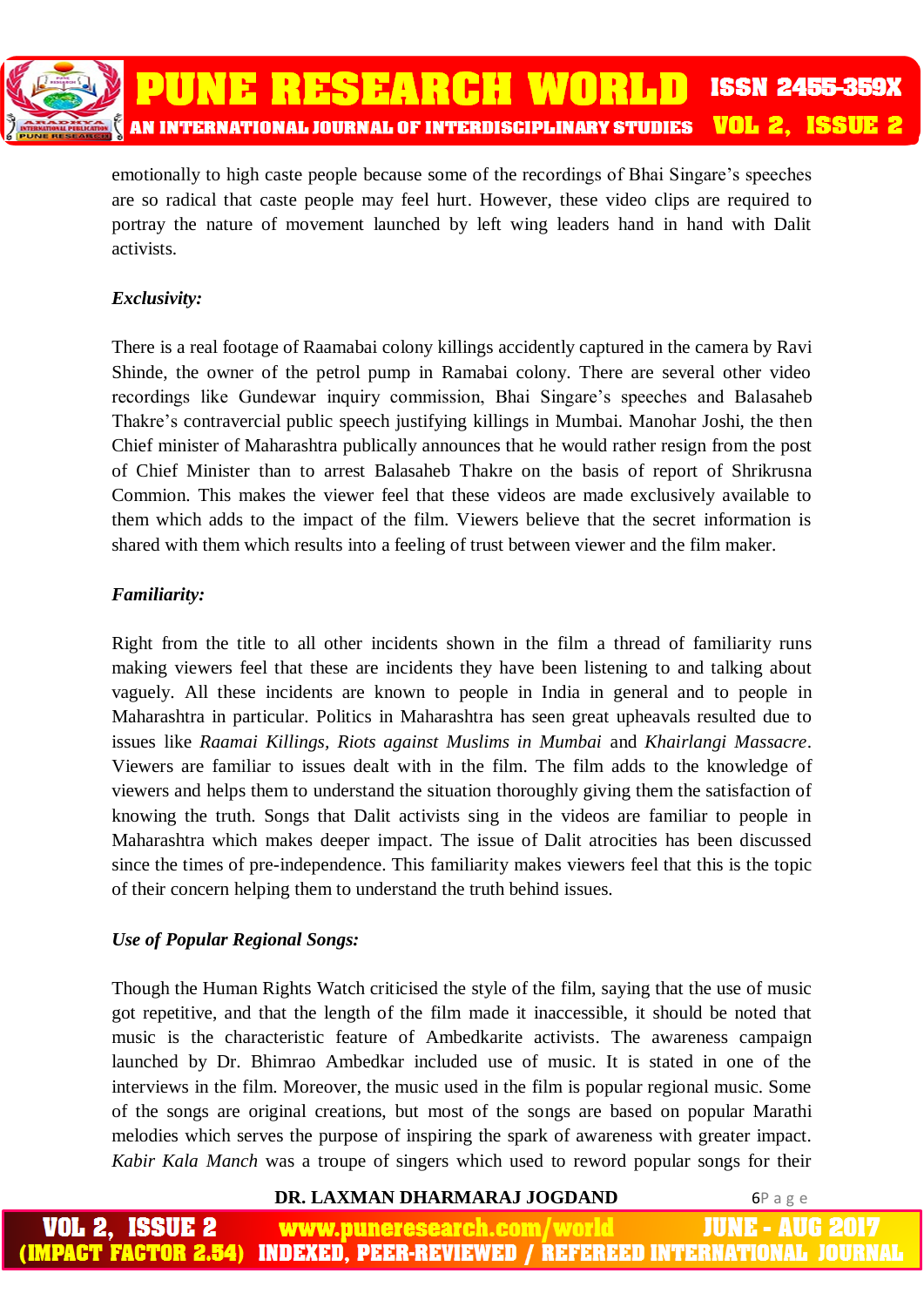

purpose. The tradition of rewording the popular songs to suit the purpose still continues in Maharashtra. One of the most popular Marathi songs that appear repetitively in the film is *yenara bai barrister saheb mazaa* which is rewording of popular Marathi melody *Sajane Bai yenar sajan maza.* 

Use of popular Marathi songs form one of the remarkable characteristic features of the film not because it would appeal the viewer but because it was how Dalit activists created awareness among illiterate masses. *Shahir Vilas Ghogre* who committed suicide after *Raamabai killings* was a *Shahir* which literally means a Balladeer. Use of popular regional songs thus serves manifold purpose in the film. It makes an emotional appeal and adds to the feeling of familiarity.

# *Jai Bhim Comrade* **and Documentary Techniques that Establish Credibility**

*Jay Bhim Comrade* uses some typical documentary techniques that establish credibility of the film. These techniques are used by Patwardhan so that viewers should not doubt the authenticity of what is portrayed in the film. Apart from the narrator and the titles which probably would lead viewers into confusion of authenticating the incidents and the whole narrative, Archival Photographs, Authoritative Narrator, Interviews with Apparent 'Experts' and 'Eyewitnesses' and 'Real' Footage of Events are used to authenticate the narrative.

#### *Archival Footages:*

Bernier, Catherine notes that "The documentary (*Jai Bhim Comrade*) also uses a significant amount of archival footage from Patwardhan's previous documentary *Bombay Our City*, released in 1985". The use of archival footage helps to recall the previous incidents and link them with the present scenario so that story authenticates its claims. It also uses some archival footage from another popular documentary, *Raam ke Naam.* All these footage help establish the credibility of the story*.* The newspaper cuttings and archived photographs used by film maker help to establish the credibility of the film.

#### *Authoritative Narrator:*

Many fictional visual narratives are separated from their non-fictional counterparts by the use of narrator though it is not the characteristic of all the documentaries. Patwardhan has given importance to the narrator to establish credibility. The narrator's voice is followed by the video footages and interviews of the concerned people. Narrator's voice helps to clarify the situation which viewers might not understand through video clips and newspaper cuttings. Interviews also would fall short to clarify the situation. Hence the authoritative narrator used in this film is supplanted by enough proofs to authenticate his voice.

#### **DR. LAXMAN DHARMARAJ JOGDAND** 7P a g e

www.puneresearch.com/world INDEXED. PEER-REVIEWED / REFEREED INTERNATIONAL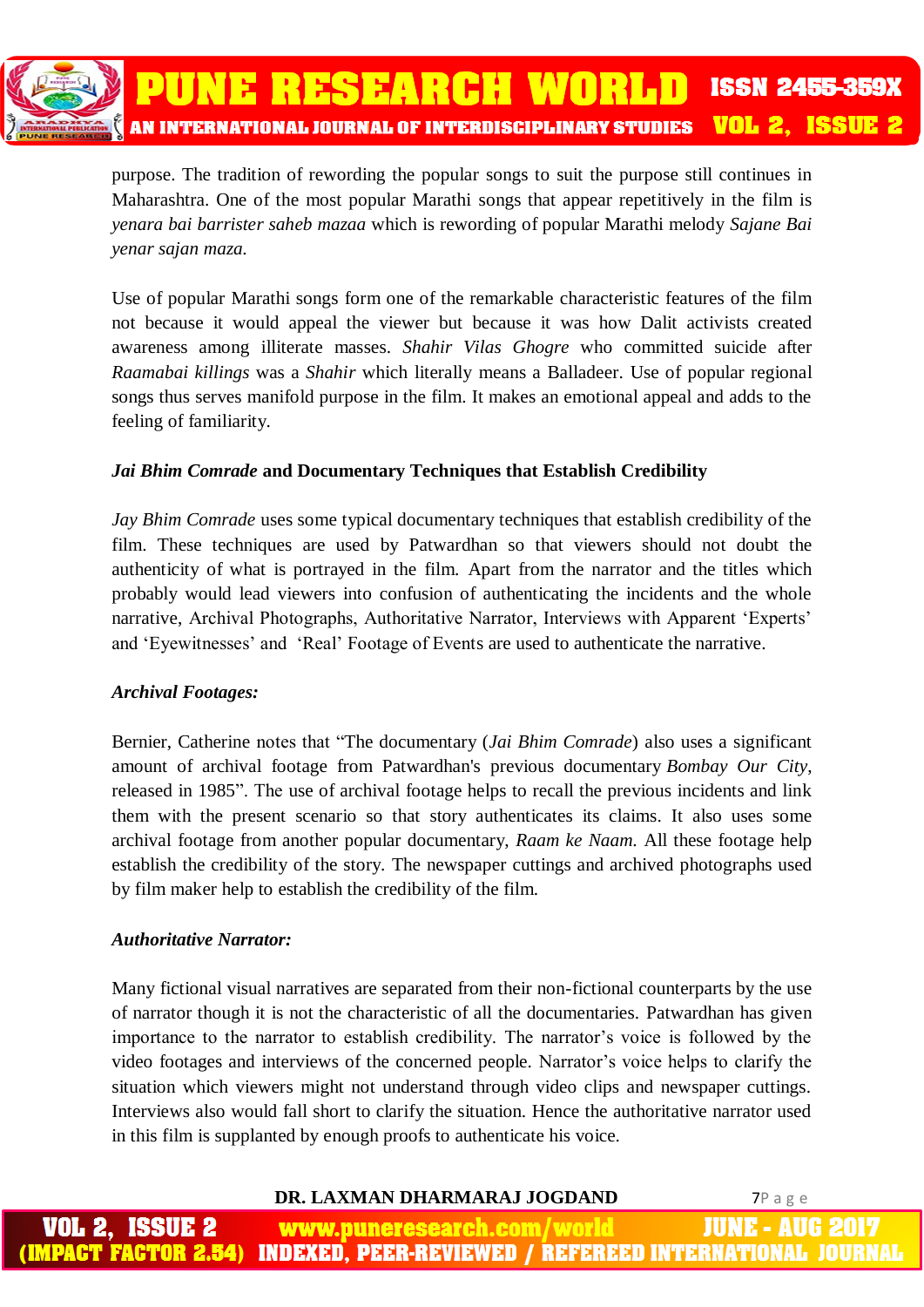### *Interviews with Eyewitnesses*

After the Raamabai incident is narrated the documentary follows to Ghogre's house and those of killed in police firing at Raamabai colony. People on both the sides are interviewed to reconstruct the incident. The description given by the police is presented in the form of newspaper cuttings and the voice of the narrator. The footage shot by the bystander civilian is shown to contradict the description given by the police. Eye witnesses and the family members of the dead are interviewed to make the situation clear. The interviews of Ghogre's colleagues and other Dalit leaders follow the scene of his suicide. In a voice-over, life of Ambedkar, and his activism against the caste system is describes. The interviews are interspersed with other Dalits who describe problems in their lives. Interviews also serve the purpose of understanding psychological hatred of caste people for Dalits.

# *'Real' Footage of Events*

Patwardhan has added real footage events in the film. The incident of Ramabai killings shot by a bystander tells the truth. Footages of various protest rallies organised by Dalit activists, speeches delivered by Dalit and Left-wing leaders, and public speeches given by political leaders are shown in the film. These footages are capable of telling the truth of the story. This helps in establishing the credibility of the film. Besides, actual footages of the inquiry commission and that of views expressed by intellectuals like Vijay Tendulkar make a greater impact and establish credibility of the film.

# **Case Study 2**: *Kachra Kondi or The Garbage Trap: Sanitary Workers of Indian Cities*

*Kachra Kondi* or *The Garbage Trap: Sanitary Workers of Indian Cities* is a nonfiction film produced and directed by Atul Pethe dealing with the life of the sanitary workers of Indian cities. It is the documentation of plight and pathetic life of sanitary workers of Indian cities. The documentary makes an immediate impact on the viewers because thematically it deals with a very serious issue of miserable life of those people who take care of health and hygiene of all others residing happily in the cities. Atul Pethe's Kachra Kondi significantly justifies its title which literally means garbage trap. Unheeded pathetic life of ignored poor Dalits in the cities passes through silent tortures into miserable untimely deaths due to their inability to pay for medical help or due to accidents lies at the bottom of *Kachra Kondi* as a nonfiction narrativ*e*. Atul Pethe launches his campaign to give voice to unspoken sufferings of garbage workers in the city and portrays their struggle for existence through this film.

The film begins with "Revolutionary salute" to Jyotiba and Savitribai Phule, Dr. Ambedakar, Vinoba Bhave, Gadge Maharaj and Annabhau Sathe and "Red salute" to comrade Bhai Phatak, Appasaheb Bhosale and Prabhakar Gokhale who founded and nurtured the Pune Workers' Union followed by homage to comrade Chandu Nath Chavan, Sitabai Waghmare,

#### **DR. LAXMAN DHARMARAJ JOGDAND** 8P a g e

ISSUE 2 JUNE - AUG www.puneresearch.com/world **INDEXED. PEER-REVIEWED / REFEREED INTERNATIONAL** PACT FACTOR 2.54)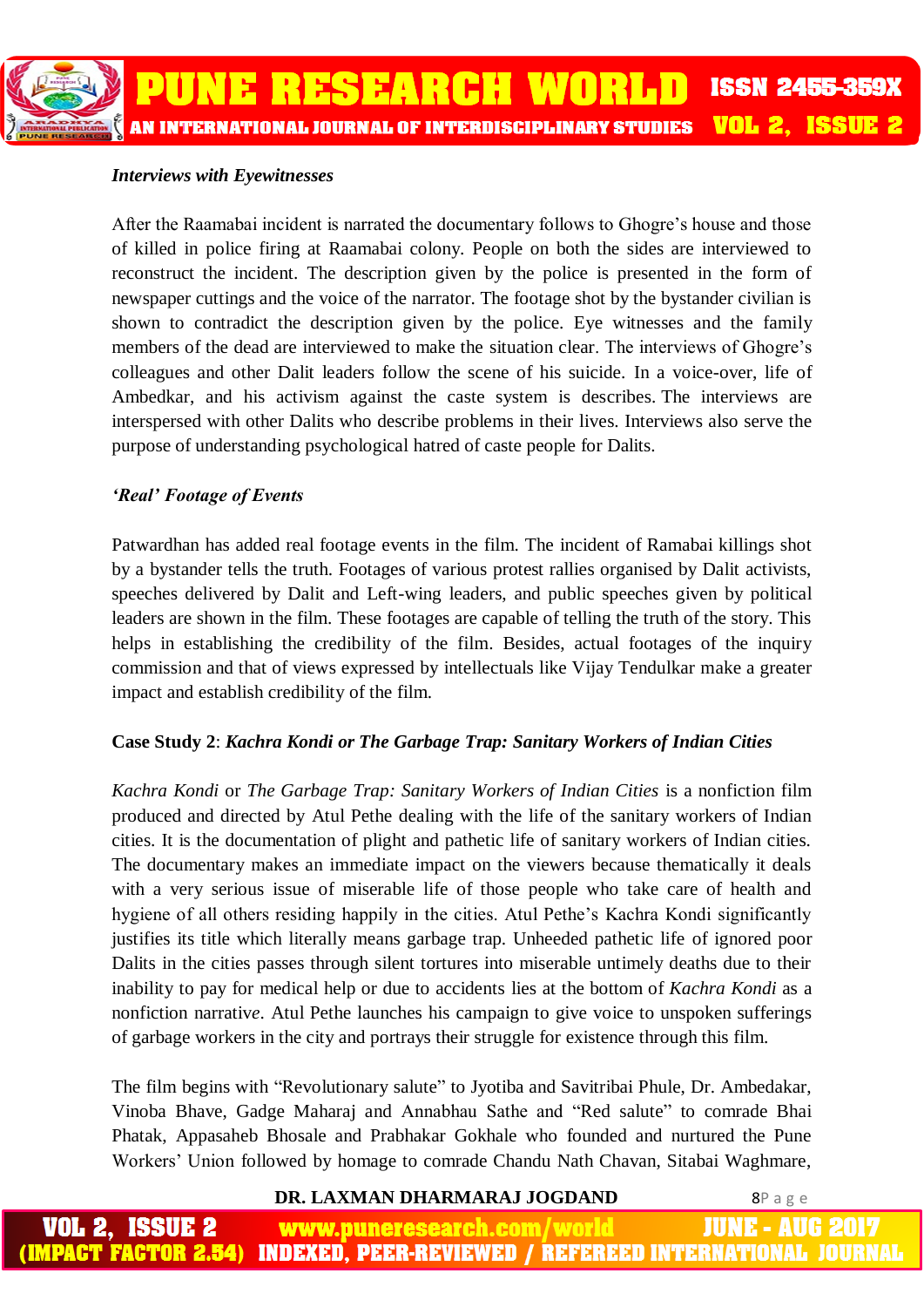

Bhiva Edke, Tarabai Sonwane and Babu Kabu Netke who laid their lives while fighting for the cause. Article 47, Clause 4- directive principle of state policy which states that "It is the duty of the state to raise the nutritional and living standard of the people and to improve public health" is highlighted soon after the salutation and homage through titles followed by narrator's voice in the background.

The film goes on to explore pathetic condition of garbage cleaners in Pune Municipal Corporation and factor's responsible for it. Though the film depicts garbage cleaners' life in Pune, it gains universality because the condition of garbage cleaners in all the cities of India is same. It is also noteworthy that Atul Pethe directs our attention to insensibilities of politicians, administrators and general public towards these people.

# *Kachra Kondi* **or** *Garbage Trap* **and Techniques of Impact:**

# *Use Real People:*

*Atul Pethe* has used real characters in the film. Much like in *Jay Bhim Comrade*, they are not being orchestrated or choreographed. Characters used in the film are Garbage cleaners and their family members, Left-wing leaders, administrative officers of Pune Municipal Corporation, political leaders of Pune Municipal Corporation, Labour Contractor, and upper cast civilians. None of these are actors. They are real life characters narrating their point of view in the film. Upper caste characters are interviewed to know their take on garbage cleaners. The film shows very little concern about the character development or even about the characters as individuals. They are presented as representatives of their kind. Those who got injured while working and those who became handicapped are interviewed personally to depict their plight. Left-wing leaders, who fought against all odds for the welfare of these workers are also original people involved in the movement for garbage cleaners.

# *Titles to Establish Setting and to Project the Contrast*

Titles form the most important techniques of impact in *Kachra Kondi*. The film begins with the titles red aloud by the narrator to create desired impact. The film begins with title slide saluting the champions of Dalit welfare, Mahatma Jyotiba Phule, Krantijyoti Savitribai Phule, Dr. Babasaheb Ambedkar, Acharya Vinoba Bhave, Sant Gadge Maharaj and Lokshahir Annabhau Sathe. It give a Red salute in its second slide to comrade Bhai Phatak, Appasaheb Bhosale and Prabhakar Gokhale who founded and nurtured *Pune Workers' Union*. Third slide pays homage to comrade Chandu Nath Chavan, Sitabai Waghmare, Bhiva Edke, Tarabai Sonwane and Babu Kabu Netke who laid their lives while fighting for the cause. Directive principle of state policy (Article 47, Clause 4) stating "It is the duty of the state to raise the nutritional and living standard of the people and to improve public health" is highlighted soon after.

#### **DR. LAXMAN DHARMARAJ JOGDAND** 9P a g e

JUNE - AUG www.puneresearch.com/world (PACT FACTOR 2.54) INDEXED. PEER-REVIEWED / REFEREED INTERNATIONAL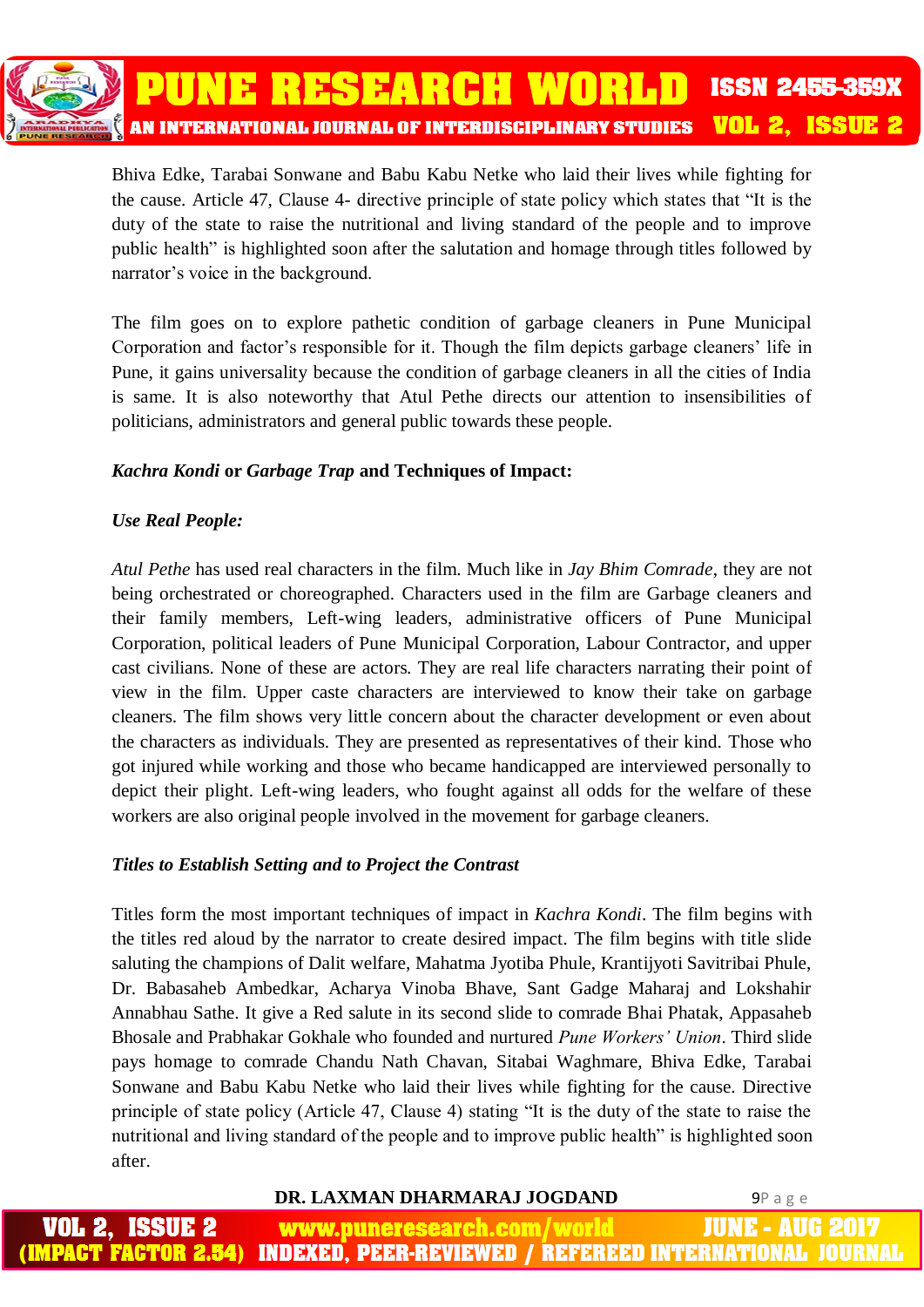Titles are red out aloud by the narrator to achieve greater impact. Directive principle that appears immediately before the opening of the first scene forms a contrast with the rest of the film. It is suggestive of how unjust it is to neglect the pathetic condition of garbage cleaners. Titles do not appear frequently as the footage itself is capable of telling the whole story. Titles occur at appropriate places and whenever needed. Identification of the important characters can be done with the help of titles appearing on the screen.

First three slides are title slides asserting the tradition of reason launched with the emergence of Jyotiba Phule followed by Dr Ambedkar and many others. It also directs viewers to leftwing activists and the work undertaken by them for the upliftment of oppressed classes. Titles are as important as the narrator's voice in the film. Moreover, the titles are red out aloud for better understanding of viewers. Thus, narrator voice and titles together achieve a greater impact. Recommendations of *Load committee* and *Agreement as per Pune Industrial Court Ruling 1999* appear in the titles contrasting with the truth narrated by workers and its other side by administrators:

> *"As the condition of the conservancy staff and sweepers are health endangering and, at times, very risky, we feel that, to protect them from health hazards, they should be supplied with protective gear"* (Recommendations of B. V. Load Committee).

> *"It's been agreed that each worker in the health department would be supplied with two bars of germicidal lifebuoy soap, weighing 150 grams each, mask and goggles every month along with pair of gumboots every year".* (Agreement as per Pune Industrial Court Ruling 1999).

These title messages are immediately followed by interview of garbage cleaner who tells that they are not provided with gumboots, soaps, masks and goggles. To see the other side of the story, administrative officer is interviewed who tells that they are supplied with everything needed for protection while working. To contradict this, garbage cleaner reports that *they say that they give us these thing but actually they don't give anything*. When asked about the corruption, the garbage cleaners say that they want a corruption free state.

# *Establishment of Stories*

A deliberate attempt to establish stories makes greater impact on the viewers. It becomes a general story of the garbage cleaners in Pune Municipal Corporation on one hand and establishes stories of several garbage cleaners and their families on the other hand. It also reveals a bitter truth that almost all the garbage cleaners hail from Dalit community. One of the characters raises a vital question that if it was all that reservation gave them. The

#### **DR. LAXMAN DHARMARAJ JOGDAND 10P a g e**

**www.puneresearch.com/** IUNE - AUG **PACT FACTOR 2.54)** INDEXED. PEER-REVIEWED / REFEREED INTERNATIONAL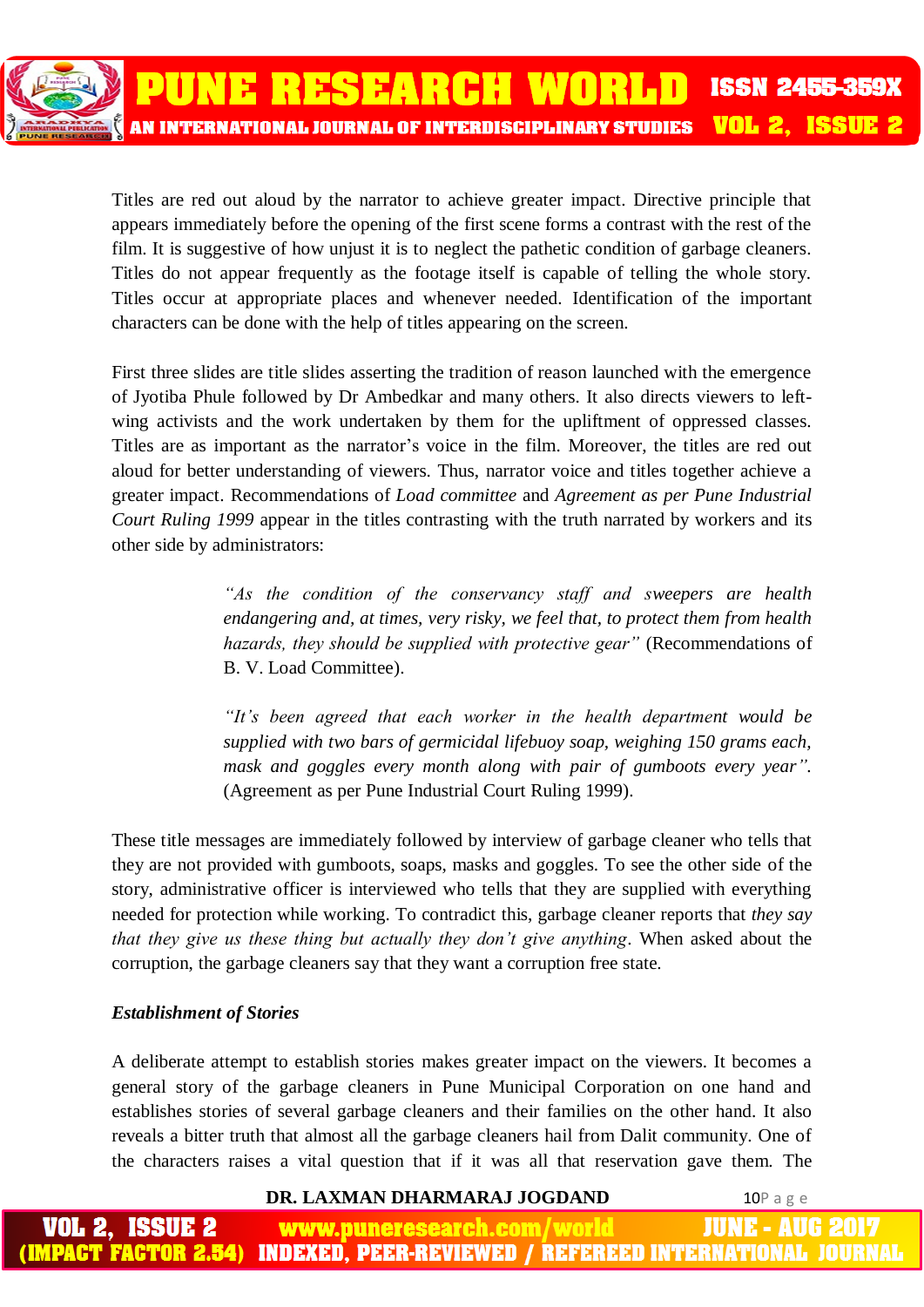'reservation policy' and 'Dalits in India' also form a separate story in the film. There are stories established through the interviews, paper cuttings and video clips supplanted by narrator's voice. The stories of the lives of the poor garbage cleaners are narrated and varied aspects of their miserable like poverty, illiteracy, health and food are highlighted. Those who became physically handicapped while working got nothing to feed their family members and others who are paid meagre salary of five thousand a month for cleaning the cities and maintaining the hygiene of the city are shown to complain that they cannot educate their children properly. It creates a story that starts at some unknown point of time when society was divided into castes and Shudras and Atishudras were forced to undertake dirty work of clearing the filth and continues to present when the condition of Atishudras remains unchanged despite of constitutional provisions.

One of the major reasons for the pathetic condition of Dalits is capitalism and growing influence of globalisation. They are socially and economically oppressed since ages and still continue to be oppressed. It is easy to say that they have the opportunities of education and better life now but it is really difficult to do so because an individual is affected by social and economic conditions one lives and raised in. The film establishes these and many other stories while establishing the story of garbage cleaners of Pune Municipal Corporation.

When garbage cleaners formed the union and started demanding their rights, Municipal Corporation chose to give contract of cleaning to private companies. The contractor, who happens to be the part of an interview in the film, does not hesitate to say that there is nothing illegal in asking people to work for a salary of five thousand rupees a mmonth. He further adds that it not the question of exploitation but of availability. When there are other people ready to work for five thousand a month why shouldn't they be preferred to those who demand higher salary.

# *Emotional Appeal*

Emotional appeal is one of the important techniques of documentary used for eliciting the impact. *Kachra Kondi or The Garbage Trap* makes direct emotional appeal to viewers. One of the best techniques that Atul Pethe uses in *The Garbage Trap* to make emotional appeal is to form a contrast between theory and the practice. The contrast is presented with help of legal rights of the garbage cleaners presented with the help of titles and narrator's voice and actual life of these people shown through videos and interviews. Emotional appeal is made to Dalits, high caste people, politicians and administrators. The film makes emotional appeal to intellectuals who care for humanitarian values. It makes an indirect appeal to all other people too.

There are different techniques used to appeal people. The pathetic condition depicted through videos clips and interviews appeals viewers to be sympathetic to garbage cleaners and Left-

# **DR. LAXMAN DHARMARAJ JOGDAND 11P** a g e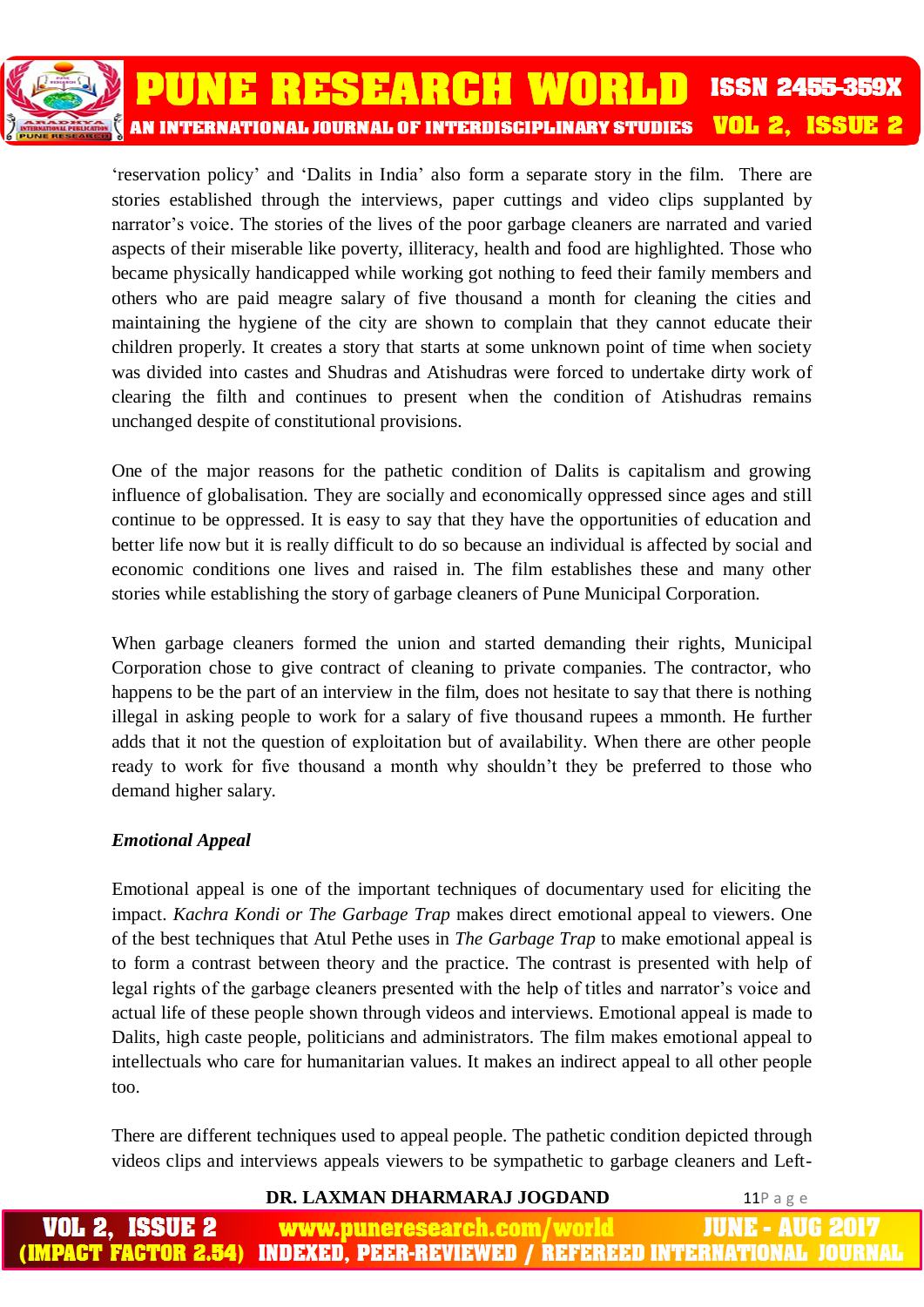wing activists make a constitutional appeal to be legal and just to these people. It is in fact, a series of events that proves eye opener to most of the sophisticated hygienists to the worst realities of life in the contemporary world.

# *Exclusivity*

Exclusivity is a remarkable feature of *The Garbage Trap*. Atul Pethe has given exclusive footages of unseen life of these workers. Videos showing cleaner dipping in the drainage to clear the blocks, huge heap of drainage stored at Uruli Kanchan, are exclusively brought to viewers to elicit the impact. Exclusive interviews of street walkers abusing sweepers reveal the hypocritical nature of Indian psyche. This is done with an intention of contrasting the life of sweepers who set out of house early morning to clean the streets where these complacent beings come to have morning walk. The contrast can be seen when one of these tax payers asks them to come little early to clean roads so that they can have a dust free walk on the clean roads of Pune.

# *Familiarity*

Viewers are introduced with the familiar things like Phule-Ambedkar tradition, Directive principle of state policy of constitution at the onset. All are familiar with the sweepers and cleaners who they come across in the morning and at certain uneven hours whenever needed. But nobody cares to think about the actual life they live. Every now and then there happens to be a harsh exchange of words between the sweepers and the walkers which enrages so called civilised people. But this film confronts them with the realities which are far away from what one could imagine in normal circumstances. Once confronted with these realities they feel that the people they know as dirty creatures are actually human beings and need to be given proper care and attention. They have the right to basic necessities of life. And their children have full right to everything that all other children have. This familiarity makes the viewer feel that this is the topic of their concern.

# *Use of Regional Songs:*

Unlike *Jai Bhim Comrade*, the Garbage Trap is not a film with many songs in it but it is also not a film without songs. Left-wing or even Ambedkarites knew that Dalits are illiterate and won't understand the intellectual talks and discussions. Hence, they used music as a medium to create awareness among them. Popular regional songs are reworded and sung to suit their purpose of creating awareness among the illiterate Dalit masses. *Kachra Kondi or The Garbage Trap* like *Jay Bhim Comrade* is inspired by thoughts of Ambedkar and also by the left-wing ideology.

# *Kachra Kondi* **and Documentary Techniques that Establish Credibility**

# **DR. LAXMAN DHARMARAJ JOGDAND 12P a g e**

| <b>VOL 2, ISSUE 2</b> | www.puneresearch.com/world | <b>JUNE - AUG 2017</b>                                                       |
|-----------------------|----------------------------|------------------------------------------------------------------------------|
|                       |                            | (IMPACT FACTOR 2.54) INDEXED, PEER-REVIEWED / REFEREED INTERNATIONAL JOURNAL |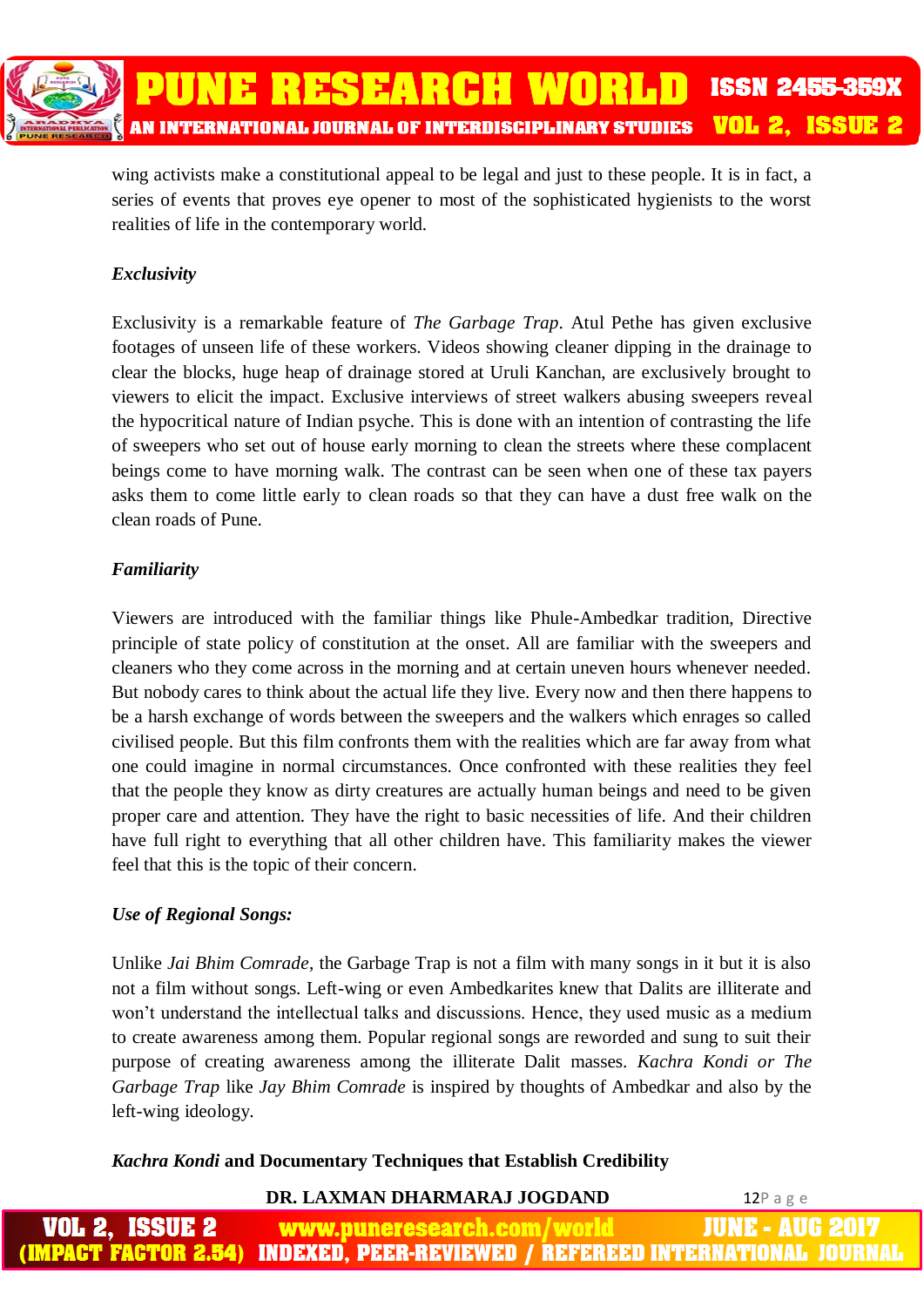*Kachra Kondi or The Garbage Trap: Sanitary Workers of Indian Cities* uses typical documentary techniques to establish credibility of the film. Pethe uses these techniques to make viewer feel that places, incidents and events portrayed in the film are authentic. Narrator's dialogues and titles used are also acknowledged so that its credibility is established. The narrative establishes its credibility because there are counter arguments

included in the film. Of course, the film tries to establish a counter discourse in favour of the

depressed classes of India because it is the purpose behind producing this film.

PUNE RESEARCH WORLD

AN INTERNATIONAL JOURNAL OF INTERDISCIPLINARY STUDIES

#### *Authoritative Narrator:*

Narrator dictates the titles to audience so that they are not missed. The Garbage Trap uses narrator's voice on many occasions to enhance the quality of experience. It is separated from other documentary films because it has a male and a female as narrators. Using more than one narrator is actually a technique used by news editors. Pethe has used the same technique to establish the credibility of the events in the film. It serves the purpose of establishing credibility on one hand and avoids monotony on the other hand. Two-narrator technique makes this documentary more interesting. Often narrator dictates the condition and comments on the factors responsible for it. After Medha kulkarni, a left-wing activist complains that these people forget first of the three mantras (Educate, Unite and Struggle) of Dr. Babasaheb Ambedake and remember the other two, the narrator comments authoritatively:

> *There are many reasons to people's powerlessness. For the class that has suffered oppression for centuries, one generation is not enough to get back on its feet. Why don't they get educated, now that there are special opportunities? It is easy to ask. However, the struggle that the 'have nots' have had to wage for sheer existence cannot be fathomed by thanking alone. The economic and social class that one lives in, one is raised in, dictates the opportunities one gets. This is the sad reality of our society.*

The narrator's voice is followed by the video footages that show the miserable condition of poor Dalits dwelling in the darkness of illiteracy and poverty, waiting to be brought to mainstream. Narrator's voice helps to clarify the situation which viewers might not understand through footages. Hence the authoritative voice of the narrator is immediately followed by authenticating videos and pictures.

#### *Interviews with Eyewitnesses, Family Members, Leaders, Administrators, and Others*

Interviewing concerned people is a common technique adopted in non-fiction films. It is done with a view to give objectivity to the topic. To establish the credibility of the narrative, it is often essential to interview all the concern parties so that the narrative does not become one

**DR. LAXMAN DHARMARAJ JOGDAND** 13P a g e

**ISSN 2455-359X** 

**VOL 2. ISSUE 2** 

- AUG 2 ISSUE 2 www.puneresearch.com/ шля **IMPACT FACTOR 2.54) INDEXED. PEER-REVIEWED / REFEREED INTERNATIONAL JO**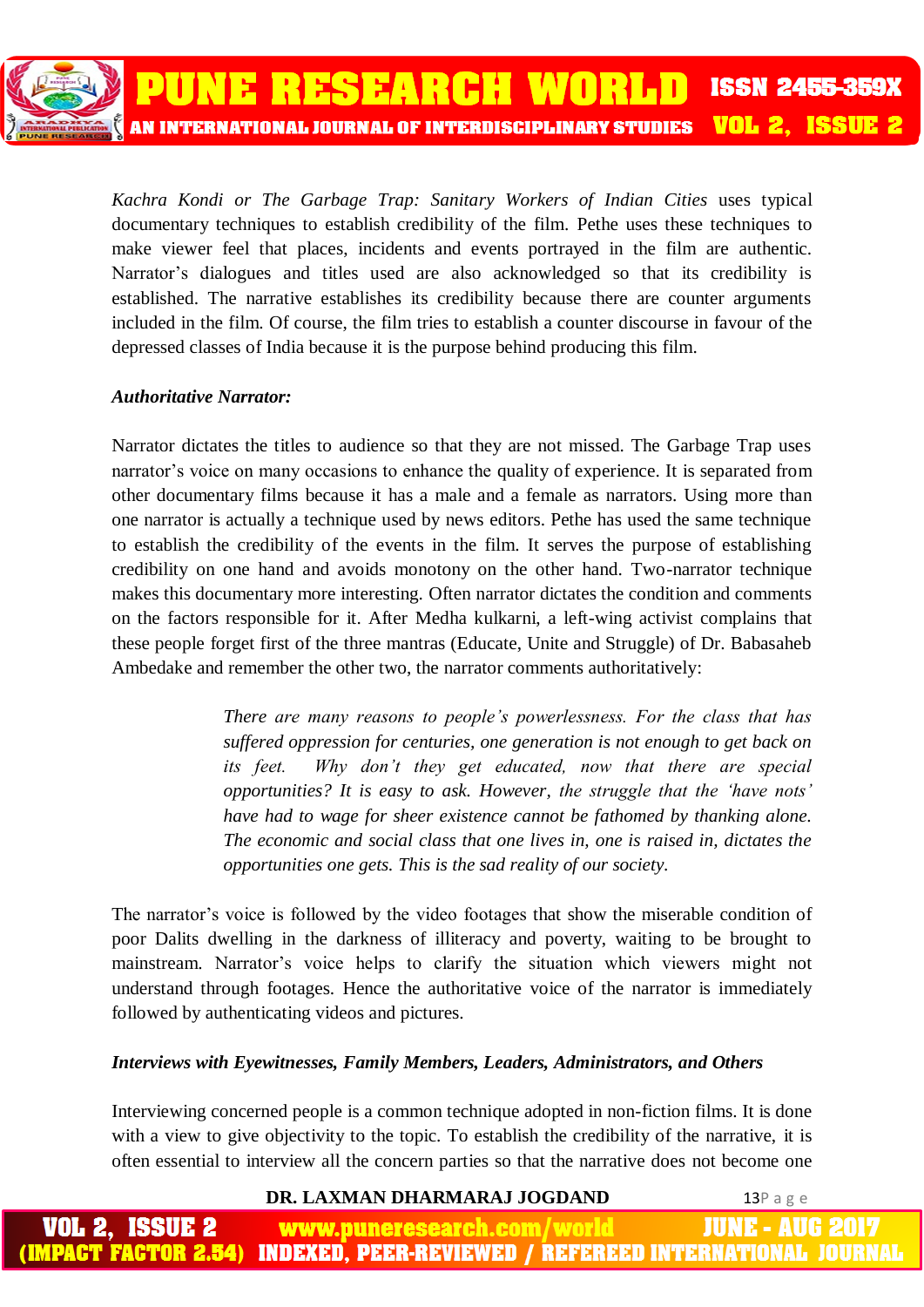

sided dismissing the other side of the issue. Atul Pethe has added interviews various garbage cleaners, their family members, their children, left-wing activists, contractor, bystanders and high caste people. The interviews of all these people help to understand the truth of garbage cleaners. It also establishes the truth that they live a miserable life and issue needs to be taken seriously on the government level. The obvious tension between high caste hegemony and low caste oppression is reflected through these interviews. A thin line of ideological tension between Leftist and Ambedkarites is focused as most of the left-wing activist hail from high caste and garbage cleaners hail from low caste. Parallel to *Jay Bhim Comrade, The Garbage Trap* brings out the ideological difference that lies at the bottom of thoughts of Ambedkar, who believes that caste is at the root of Indian system and left-wing ideology, which believes in demolition of super structure. This is the difference at the base which would not allow Ambedkarites to work hand in hand with leftists though their agenda remains all the same. Contractor who looks at things by economical point of view, on the other hand, is the spokesperson of capitalist economy. Interviews of high class people show their indifference to issue and want their life to be free of troubles. Interviews with administers and politician reveal prevalent corruption apparently engulfing everything as one of the factors responsible for miseries of poor people. Atul Pethe interviews every concerned part for the viewers and lets it to them to draw their own conclusion.

# **Summing Up**

Thematically, *Jai Bhim Comrade and Kachra Kondi or Garbage Trap: Sanitary Workers of Indian Cities* deal with miseries of Dalits in India. In Both documentaries, Dalit people and their miserable life remain at the centre of discussion. Categorically, *Jai Bhim Comrade* can be placed in the line of political documentaries, but on the ground level it becomes a social change documentary. Thus, it forms another parallel with *The Garbage Trap.* Basically, the issues with Dalits in India as Dr. Babasaheb Ambedkar believed are rooted deep in the soil and form the base for all other issues. Although Dalit is not a constitutional word, people prefer to use it because it has a political value to be identified as oppressed. What lies at the bottom of miseries of Dalit people is highlighted by Patwardhan through a video clip in which Bhai Singare refers to Dr Ambedkar's decision to burn *ManuSmruti*. It is an ideological difference between Ambedkarites and Leftists highlighted in both the documentaries. In *Jay Bhim Comrade* it is directly referred to by one of the characters while in *The Garbage Trap* it is indirectly referred to by narrator in his indirect reply to one of the left-wing activist's opinion about hypocritical nature of Dalits in forgetting first and very important of Ambedkar's teachings: educate, unite and struggle and remembering the other two.

*The Garbage Trap* in one sense can be called a documentary depicting singular aspect of Dalit lives that has been discussed very briefly in *Jay Bhim Comrade. Jay Bhim Comrade*  deals with various aspects of lives of Dalit people but concentrates mainly on atrocities they

#### **DR. LAXMAN DHARMARAJ JOGDAND** 14P a g e

JUNE - AUG 2017 VOL 2. ISSUE 2 www.puneresearch.com/ **IMPACT FACTOR 2.54)** <u>INDEXED, PEER-REVIEWED / REFEREED INTERNATIONAL JOU</u>